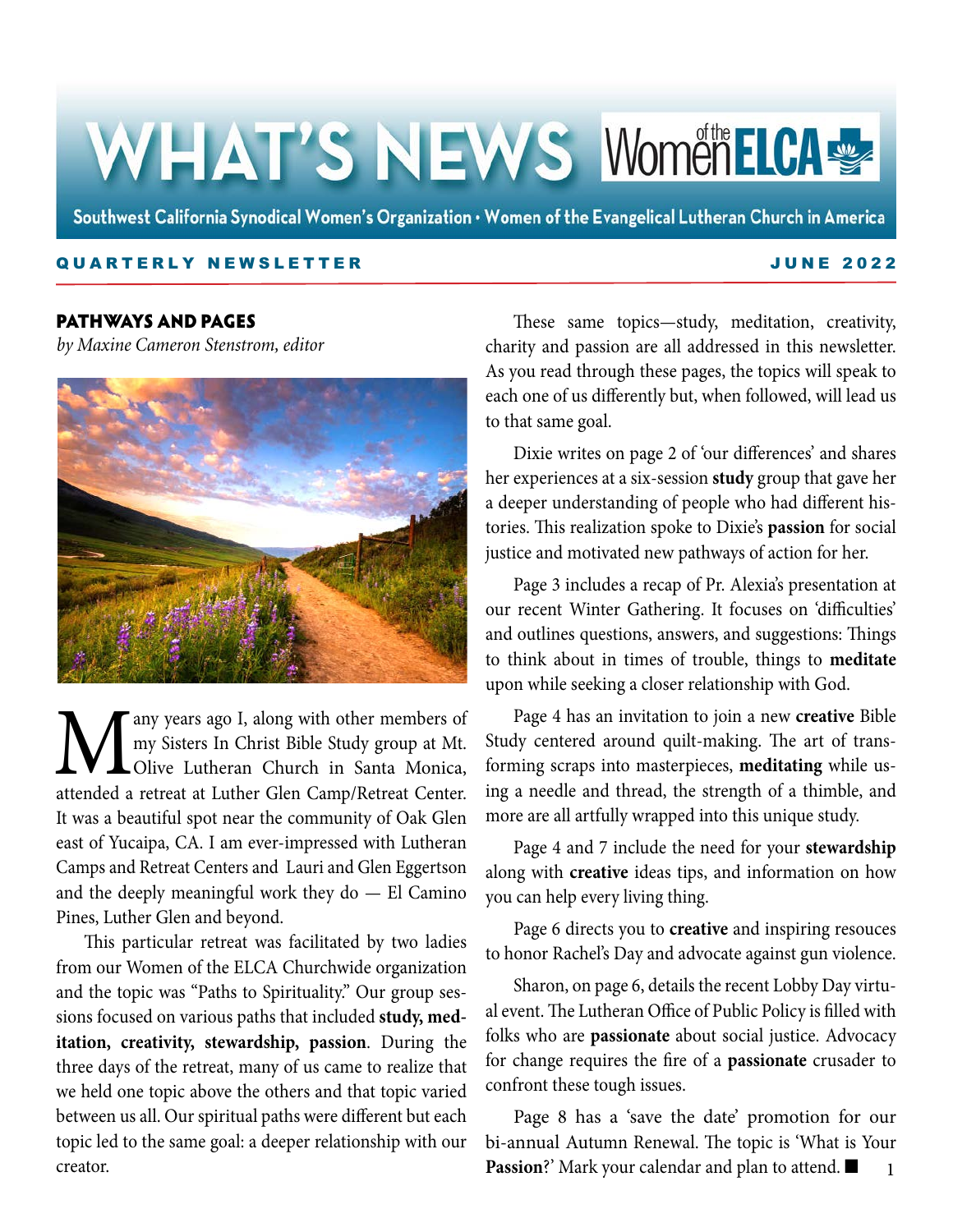**"NO ONE IS LIKE YOU. . . You are a unique creation, a once-in-a-lifetime opportunity for God to express.** 

**YOUR HAPPINESS. . . comes from having the courage to be yourself and from embracing others who are different."** 

from *Spirit is Calling* by Chris Michaels and Edward Viljoen p. 94



## **Seeds of our Differences**

*by Dixie Hansen SoCal SWO President*

We women's book discussion group at our<br>church read the book *Educated*, a memoir<br>is her journey of finding her identity apart from her church read the book *Educated*, a memoir by Tara Westover this month. Tara's memoir is her journey of finding her identity apart from her disfunctional family life. Although her family life was incredibly unique, it reminded me of the journey we all take as we find our identity as adults apart from the family in which we grew up. We grow up in a family that just is – we don't question it because it is all we know. Then after graduating from high school, we enter the wider world and see other's realities.

It was in my college years that I became aware of the biases present in the way women were treated by experiencing the rules that were different from the men. Through this experience, including reading and discussions with others, I became aware of our patriarchal systems that treat genders not just differently, but unequally. What I grew up with as normal, was now questioned as I became aware of how language patterns used in society and institutions were structured with the underlying system of patriarchy. This awareness greatly influenced how I interacted with my students during my teaching years and motivated me to seek out discussion groups and other opportunities to learn about the limitations this inequitable system has placed on us as a society, as a church and in particular, us, as women. The recent Women's Movement efforts have moved us as a society to reach for equality between genders. We still have a ways to go but are headed in the right direction.

Currently we, as a society, are beginning to examine the history of our systems that discriminated against our country's minority groups. These times of rising social justice awareness bring opportunities for us to step out of the world we knew as young people and see how others experienced the world. The first step is to realize the differences and then react to those differences that impact lives. I appreciated being a part of the six-session study of the recent ELCA document titled *Now is the Time, the ELCA Declaration to the People of African Descent* led by Desta Goehner and Pastor Kacey Hahn. This opportunity brought more awareness of my limited perspective of a society that treats people differently depending on which group one belongs to. In examining the seeds of our differences, we are made aware of others' experiences of the world. We are then able to better respond, using our understanding and advocacy to grow a more equitable society.

I am so grateful for the leadership in the churchwide ELCA in recognizing the work that must be done to move us to a place where we can examine the biases that we grew up with and move to help all of us—individuals, church and society—become more inclusive and work for justice for everyone so all can become **"a once-in-alifetime opportunity for God to express."** n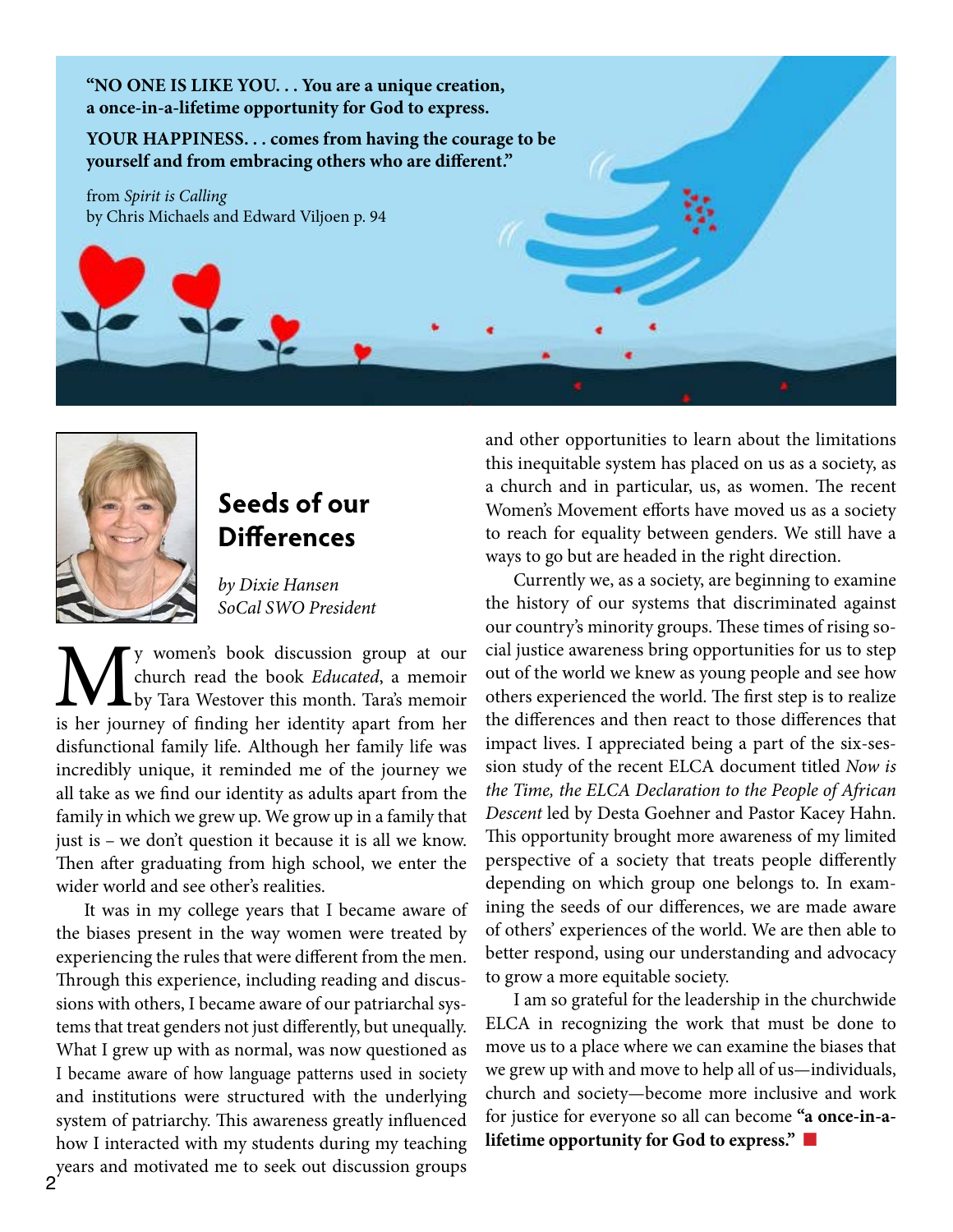## RECA

#### **THEME VERSE**

*Now may the God of peace, . . .that great Shepherd of the sheep, equip you with everything good for doing God's will and may God work in us what is pleasing to God, through Jesus Christ, to whom be glory forever and ever. —Hebrews 13:20-21 (NIV)* SWO

2 0  $\mathbf{\Omega}$  ${\bf N}$ 

STATHERING

bout 40 women joined our Zoom Winter Gathering and the generous offering<br>Lof \$1,540 was divided between Lutheran<br>Immigration and Refuge Services and Churchwide ter Gathering and the generous offering of \$1,540 was divided between Lutheran Immigration and Refuge Services and Churchwide WELCA after \$140 was deducted for expenses. The program included: devotions by Pastor Marta Salazar, music embracing our theme, a break with Jane Krueger who led us in chair yoga, small group conversations and the keynote presentation by Pastor Alexia Salvatierra.

Pastor Alexia began her presentation by having us discuss questions: When have you avoided dealing with difficult issues? When did it not go well and when did it go well? What did you learn? Responses for what we learned included:

- When introducing new ideas, work with doers.
- Stop and pray when the conversation turns negative.
- Be interested in what the other person has experienced in order to understand their perspective (listen).

- Choose the time and place carefully.
- Have a conversation that opens hearts, not closes them.
- Respond instead of react.
- Do what you can.

Pastor Alexia's suggestions:

We need a plan that doesn't skip steps.

- 1) Start with personal stories and listening from the heart.
- 2) Study together.
- 3) Interpret story in light of evidence.
- 4) Struggle with relevant scripture.
- 5) Use the power of prayer and spiritual stops as you manage the temperature.
- 6) Be realistic.
- 7) Use Mission projects to build trust in one another.

In addition to the ideas above, Pastor Alexia's PowerPoint used in her presentation is included as an attachment along with this newsletter. For those receiving a hardcopy version of this newsletter, the PowerPoint presentation can be emailed to you upon request to: dixhanson@gmail.com.

Now it is our task to implement these points as we stop avoiding the difficult issues and move to a place of trust and mission together.  $\Box$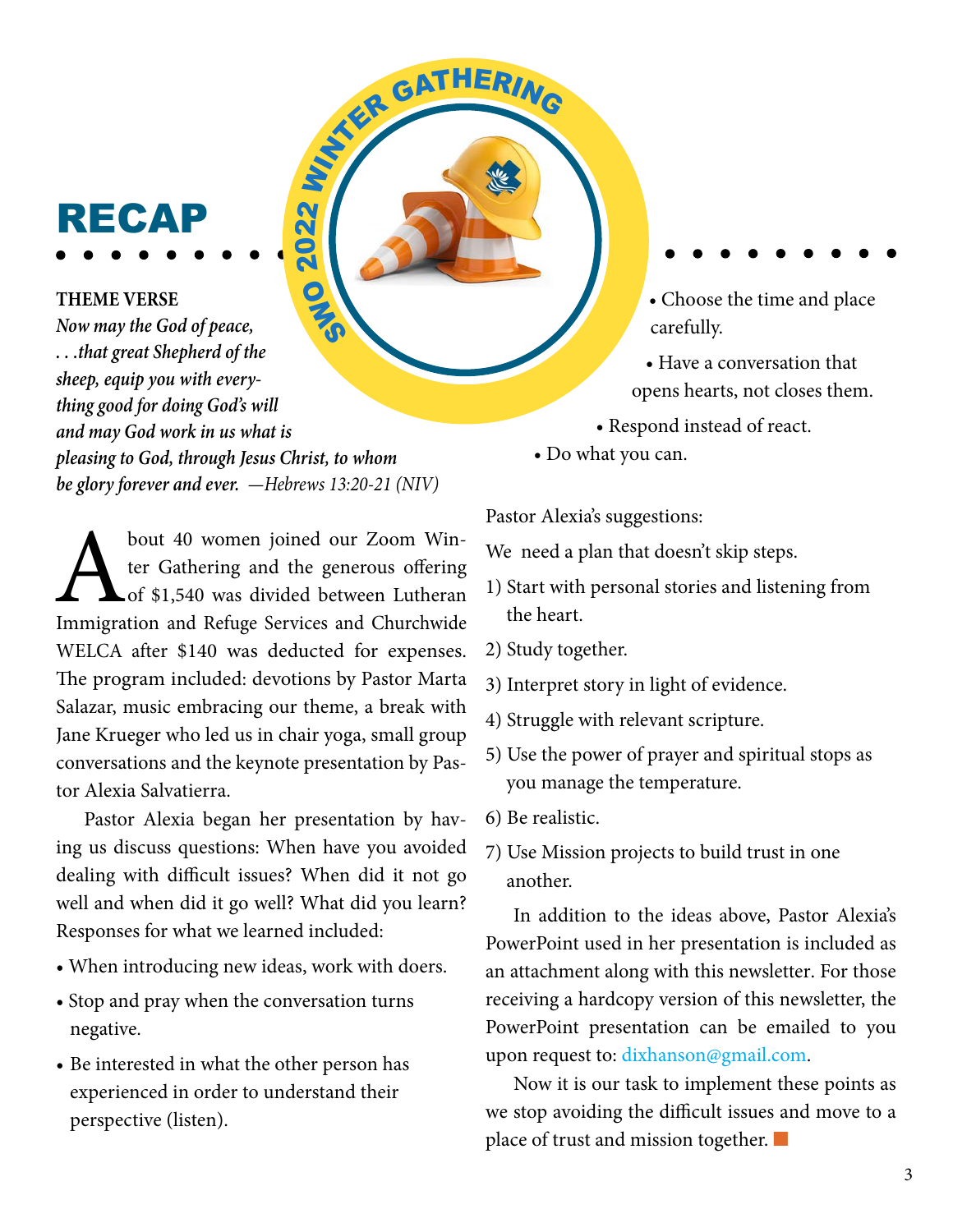

*Blessings to you as you are God's hands in the world!*

Submitted by synodical organizations were approved at the August Churchwide WELCA everal memorials submitted by synodical organizations were approved at the Convention. Our Southwest California Synod WELCA Board decided to promote one of these memorials as a suggested project for WELCA units in our synod:

**"Provide Assistance with Diapers and Female Hygiene Products."** This can be promoted in the following ways:

- Provide educational materials to your congregation on the needs of women and children living in poverty. (Talk to your local LSS provider, food banks or shelters for a list of needed items.)
- Advocate for legislation which would allow the inclusion of diapers and feminine hygiene products in low-income programs such as Food Stamps (SNAP) and WIC.
- Provide opportunities to donate these needed products to local food banks and women's shelters as well as local Lutheran Social Services offices.
- Send in the fruits of your efforts to our newsletter editors: Karil Drake and Maxine Stenstrom.

#### **FROM OUR TREASURER**



**Attention: Unit and Cluster Treasurers**

Thank you to the treasurers who<br>have sent in their group's of-<br>ferings. These funds are used<br>to belp your synodical and church have sent in their group's offerings. These funds are used to help your synodical and churchwide organizations provide services to you and your groups. If you have questions regarding what to do with your Women of the ELCA offerings please contact me at 805-218-8416 or *juliejnsn1@roadrunner.com*.

Send your offering checks along with Form A to "Women of the ELCA", 921 Gill Ave., Port Hueneme, CA 93041.



Crafted in Christ

by Katie Hines-Shah MONTHLY ZOOM BIBLE STUDY 4th Monday • 7:00 – 8:30pm

 $\mathbf{X}^{\text{II}}$ The Gather Bible Study for June, July and August is titled "Crafted in Christ" by Katie Hines-Shah. Using the quilting process as the guide, Pastor Katie uses this study to help us celebrate the beautiful, useful ways God works in our lives and the goodness of the "quilted communities" we are creating even now.

During these summer months Karen Moyer will be leading our monthly Zoom Bible studies on the 4th Monday of each month from 7:00 to 8:30pm. Join us.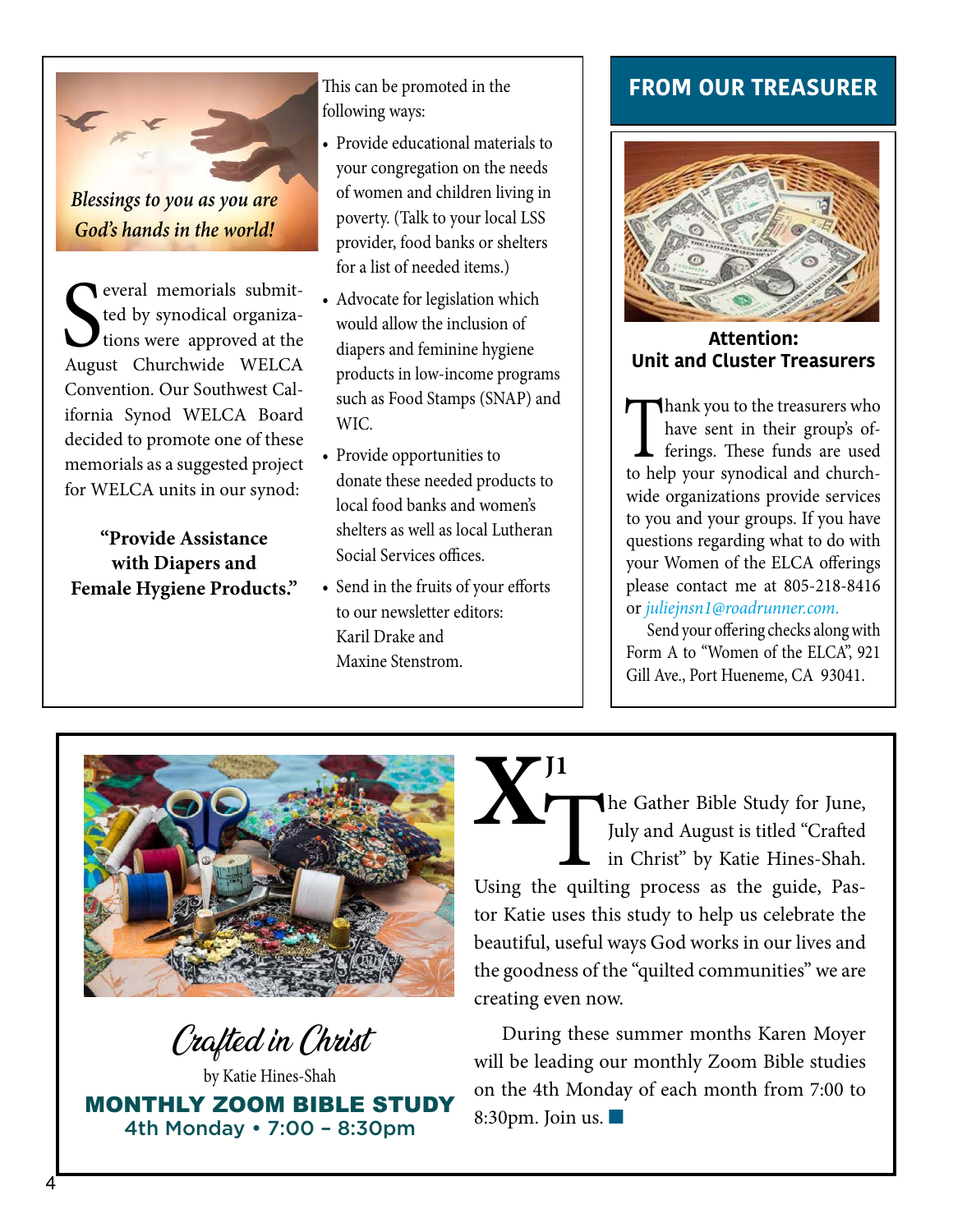#### 2021-2023 SWO BOARD TEAM MEMBERS

#### **OFFICERS**

Dixie Hanson, President 11806 Bergamo Ct. Moorpark, CA 93021 (h) 805-529-3716 (c) 805-368-5709 [dixhanson@gmail.com](mailto:dixhanson%40gmail.com?subject=)

Beth Bunnell, Vice President 20118 Marilla St. Chatsworth, CA 91311 (h) 818-718-2086 (c) 818-903-6608 bethbunnell@yahoo.com

Karil Drake Starleaf Secretary *What's News* Liason 3046 N. Buena Vista St. Burbank, CA 91504 818-395-2353 KarilDrake@yahoo.com

Julie Jensen, Treasurer *What's News* Database Mgr. 921 Gill Ave. Port Hueneme, CA 93041 (h)805-486-5762 (c) 805-218-8416 juliejnsn1@roadrunner.com

#### **BOARD MEMBERS**

Karen Moyer 5601 Kenwood Ave. Buena Park, CA 90621 (h) 714-670-6756 (c) 714-330-1440 karenmoyer@msn.com

Janet Simmons 1906 Wheaton Ave. Claremont, CA 91711 909-399-4049 [jbjs41@hotmail.com](mailto:jbjs41%40hotmail.com%20%20%20%20%20?subject=)

Lillian Simons 3757 York Blvd. Los Angeles, CA 90065 323-254-6632 homenow96@gmail.com

Rev. Marta Moscoso 13431 Paramount Blvd. South Gate, CA 90280 323-842-6975 moscoso.marta@yahoo.com

Mary Shipp 1924 W. 145th St. Gardena, CA 90249 310-538-2377 mshipp73@aol.com Ana Nieva 3235 Garden Lane Hawthorne, CA 90250 310-863-9513 familianieva@yahoo.com

Pastor Maria Paiva c/o Saint John Lutheran 14517 S. Crenshaw Blvd. Gardena, CA 90249 310-999-4252 pastormariapaiva@gmail.com

#### **CLUSTER REPRESENTATIVES**

- Central Coast: Karil Drake Starleaf KarilDrake@yahoo.com
- Channel Islands: Julie Jensen juliejnsn1@roadrunner.com
- Foothill: Lillian Simons homenow96@gmail.com
- Greater Long Beach: Karen Moyer karenmoyer@msn.com
- LA Metro: Pastor Maria Paiva pastormariapaiva@gmail.com Rev. Marta Moscoso moscoso.marta@yahoo.com
- San Gabriel: Janet Simmons jbjs41@hotmail.com
- South Bay: Ana Nieva familianieva@yahoo.com
- Tehachapi: Dixie Hanson dixhanson@gmail.com
- Twin Valleys: Beth Bunnell bethbunnell@yahoo.com

#### **NEWSLETTER EDITOR**

Maxine Cameron Stenstrom 21617 Quail Springs Rd. Tehachapi, CA 93561 maxinestenstrom1@gmail.com



a child or teen dies or is injured from a gun? Current data shows more than 2,694 children and teens died from guns in the United States—one child or teen every three hours and 15 minutes, seven every day, 51 every week for a year, according to a Children's Defense Fund report. More than six times as many children and teens suffered nonfatal gun injuries as gun deaths, the report said, and children and teens in America are 17 times more likely to die from gun violence than in other high-income countries. **What can you do?** Download resources from Women of the ELCA website that can help your congregation take a stand and make a difference.  $\blacksquare$ 

### **HONORING RACHEL'S DAY: Women boldly standing for children**

The Women of the ELCA are approaching two decades<br>of observing Rachel's Day. Traditionally celebrated in<br>May, this program can be brought to light any time of<br>the year. Much has been accomplished in building awareness of observing Rachel's Day. Traditionally celebrated in May, this program can be brought to light any time of the year. Much has been accomplished in building awareness about gun violence. **This work needs to continue now more than ever.** 

The focus of Rachel's Day is "shining a light on gun violence against children." Marian Wright Edelman, activist for the rights of children and founder of the Children's Defense Fund, said, "It's everywhere. Guns and violence are in every nook and cranny of America." More children are exposed to violence than ever before. Did you know that every 30 minutes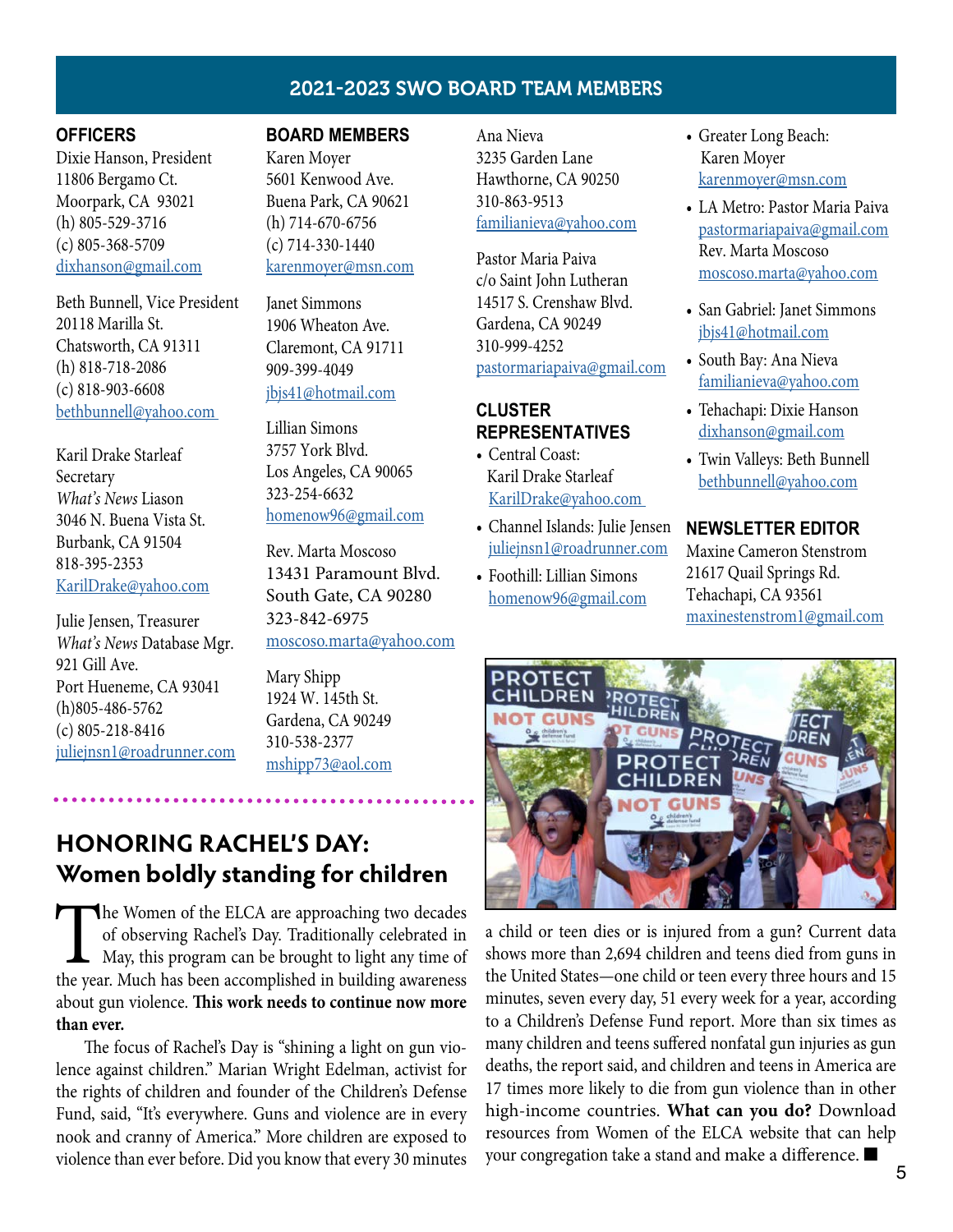

#### **PEACE WITH JUSTICE** *by Sharon Heck*

Our Lutheran Office of Public Policy-CA (LOPP) held<br>a LOBBY DAY on May 18, 2022, virtually. We gathered at 9am to hear a welcome from LOPP Director<br>Regina Banks a description of LOPP from me as Chair of the a LOBBY DAY on May 18, 2022, virtually. We gathered at 9am to hear a welcome from LOPP Director Regina Banks, a description of LOPP from me as Chair of the LOPP Policy Council, and a wonderful keynote address from Anna Hasselblad who is Public Policy Director at United Ways of California. Anna challenged us when considering the story of "The Good Samaritan" to consider the dangerous road. Who built this road? Can we design a better road and let's look at who is making decisions in constructing it? She also cautioned us, as we advocate for equitable systems, to celebrate wins even if we get only a half a loaf instead of the whole loaf for which we were hoping. Nicole Newell introduced the schedule for the day. Regina then gave an "Advocacy 101" presentation on how to interact with our elected officials which was followed by visits of over 100 participants to 49 offices of California legislators, arranged by Nicole Newell, the organizer of the event.

Six bills were chosen to advocate for based on the priorities of LOPP to support children and families in poverty. My group of seven, led by Dixie Hanson, met with Sam, the staff person from Senator Laird's office (District 17, Santa Cruz). Two members of our group told personal experience stories regarding two of the bills as we asked for Senator Laird to support them. Sam seemed quite confident that Senator Laird would consider what we had to say.

The Appropriations Committee was to meet on the following day, May 19, and the bills would be considered to: continue, be included in the revised budget, replaced by another bill, or voted to be killed. On that day two of our bills were passed out to the next step which is a vote in the Assembly. AB 2589: CalEITC Expansion would provide a one-time payment of \$2,000 per child dependent to California residents who made less than \$30,000 in 2021 and file their taxes. It would

increase the California Earned Income Tax Credit (CalEITC) minimum tax credit to about \$255 per eligible tax filer. AB 2589 would benefit approximately 5 million Californians, including 2 million children.

The second bill was AB 1615: Foster Youth Housing would extend housing assistance from 24 months to 36 months for former foster youth. Foster youth parents no longer receive payments when the youths reach the age of 18, and many foster youth become homeless. This bill now goes to the Assembly for a vote.

SB 854: the HOPE for Children Act which would have established California's first baby bond program for children who lost a parent or caregiver to COVID-19 and eligible foster youth, did not pass out of committee. The accompanying budget ask was included in the Senate Budget proposal so there is still some hope that baby bonds will be funded.

AB 2180: The Children of Incarcerated Parents and Caregivers Taskforce would have established a statewide entity that focuses on identifying and addressing the needs of children affected by mass incarceration, and this bill did not pass out of the Appropriations Committee so is dead for this session.

Two bills are still in the process, so we are continuing to advocate on behalf of them. SB 464: Food for All would expand the California Food Assistance Program (CFAP) to include undocumented Californians who otherwise do not qualify for federal SNAP benefits. The other bill is SB 222: Water Rate Assistance and we need to support it with our advocacy.

Lobby Day is a wonderful experience giving us an opportunity to help design the Good Samaritan road! The day ended

with breakout rooms where our visits were shared, and a closing prayer by John Halbert. I strongly urge everyone to participate in our LOBBY DAY  $2023!$ 

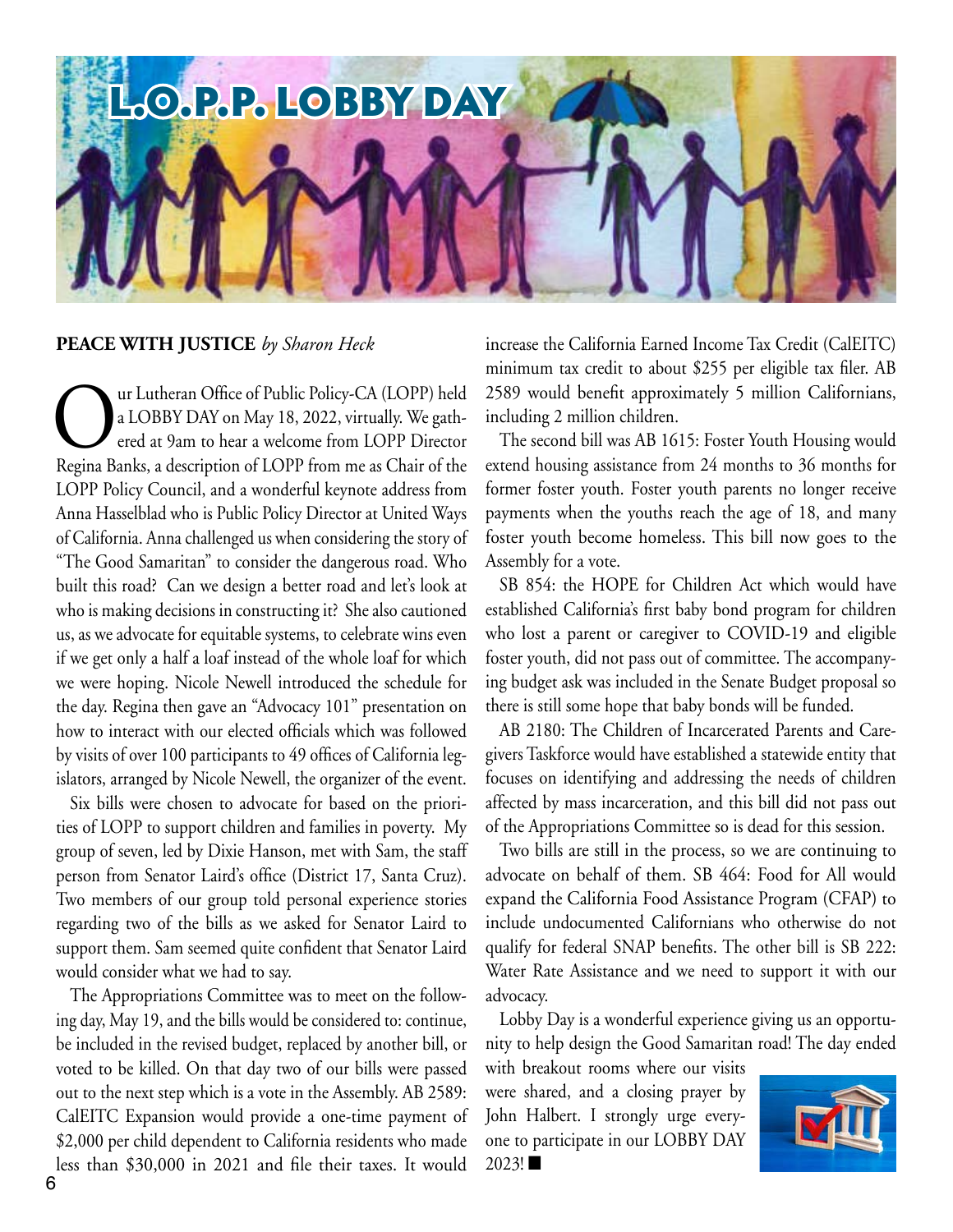*God blessed them, and God said to them, "Be fruitful and multiply, and fill the earth and subdue it; and have dominion over the*  fish of the sea and over the birds of the air and over every living thing that moves upon the earth." — Genesis 1:28 NRSV

This verse leads us to look at the following quote:

*A religion that does nothing, that saves nothing, that costs nothing…is worth nothing.* — Martin Luther











We have responsibilities bestowed upon to us by our<br>Creator to manage, care for, save, do, protect. Right<br>now a top priority in our state is water—water that<br>is needed by every living thing. Our California State Water Creator to manage, care for, save, do, protect. Right now a top priority in our state is water—water that is needed by **every living thing.** Our California State Water Resources Control Board voted unanimously this past May to implement a ban on watering non-functional turf in the commercial, industrial, and institutional sectors, as well as regulations requiring local agencies to implement water use restrictions amid the possibility that water supplies may be up to 20% lower due to extreme weather. Our changing climate also requires all of us to move beyond temporary emergency drought measures and adopt permanent changes to use water more wisely and prepare for more frequent and persistent periods of limited water supply. **Your small changes can make a big impact.**

The following are some creative ideas that hopefully will inspire us to implement and to share with our friends and neighbors.



• SWO Vice President, Beth Bunnell, submitted the following from her husband, Pastor Chuck Bunnell (Lutheran Church in the Foothills/LaCañada) who implemented this creative system for saving water for his garden: He catches the water from his shower or wash basin while waiting for the water to warm then pours it into the white receptacle, which in turn goes through the PVC to the blue water storage containers (see photos above) nestled among his boysenberry bushes. He then can use the water during the summer months when water is even more scarce.

#### **AROUND YOUR YARD**

- Using drought-resistant plants and trees can save 30–60 gallons per 1000 sq. ft. each time.
- Installing a drip irrigation system and a smart controller can save 15 gallons each time you water.
- Using a broom to clean outdoor areas instead of a hose can save six gallons every minute.
- Setting mower blades to three inches encourages deeper roots and saves 16–50 gallons per day.
- Using mulch can save 20–30 gallons of water per 1000 sq. ft. each time you water.
- Wiping the car down after a heavy dew or rain to keep it cleaner or just using a dry towel to remove dust.

#### **AROUND YOUR HOME**

- Filling your bathtub halfway or less can save 17-25 gallons of water per person every bath.
- Fixing leaks inside and outside the home can save 27 to 90 gallons of water each day.
- Installing faucet aerators can save .7 gallons per minute.
- Installing high-efficiency toilets can save 6-35 gallons per day.
- Recycling indoor water to use outdoors can cut water use by 30%.
- Keeping showers under five minutes can save 12.5 gallons per shower when using a water-efficient showerhead.
- By turning off the water when brushing teeth, rinsing dishes and washing hands can save eight gallons of water per person per day.
- Washing only full loads of clothes saves 15–45 gallons per load.
- Run only full loads in dishwasher saves 5–15 gallons per load.

#### **Let's all try to do our part to make our environment more livable!**

*waterboards.ca.gov • saveourwater.com • drought.ca.gov • water.ca.gov/Water-Basics/Conservation-Tips*